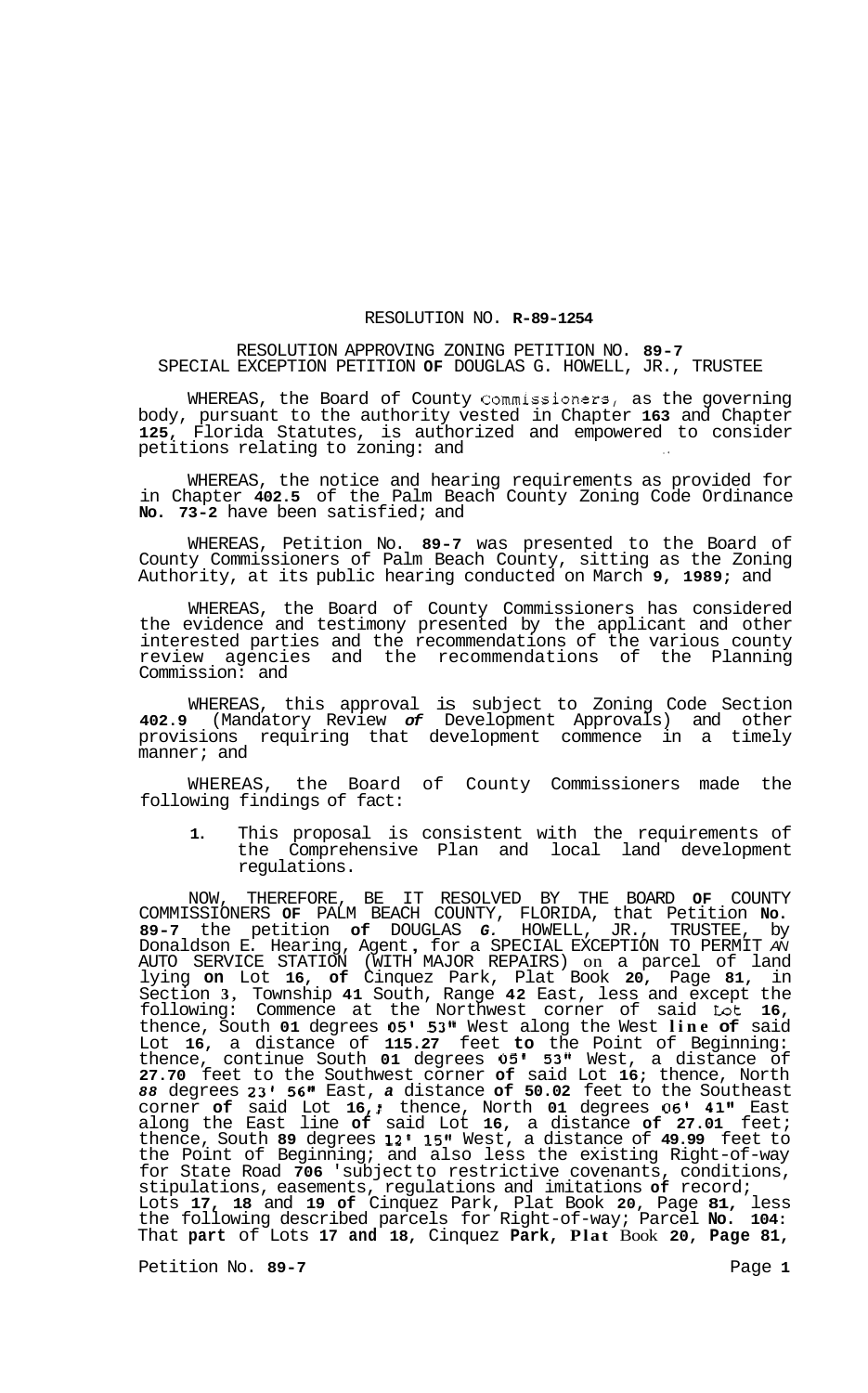more particularly described as follows: Commence at the Northwest corner of said Lot 17; thence, South 01 degrees **05'** 18" West along the West line of said Lot 17, a distance of 115.97 feet to the Point of Beginning: thence, continue South 01 degrees 05' 41'' West, a distance of 27.01 feet to the Southwest corner of said Lot 17; thence, North 88 degrees 23' 56" East, a distance of 100.05 feet to the Southeast corner *of* said Lot 18; thence, North **01**  degrees **06'** 18" East, a distance **of** 25.59 feet; thence, South 89 degrees 12 **I** 15Il West, a distance **of** 99.99 feet to the Point of Beginning, less and excepting the existing Right-of-way for State Road 706; Parcel No. 107: That part of Lot 19, Cinquez Park, Plat Book 20, Page 81, more particularly described as follows: Commence at the Northwest corner of said Lot 19; thence, South 01 degrees 05l **18"** West along the West line **of** said Lot 19, a distance of 117.38 feet to the Point of Beginning; thence, continue South 01 degrees 05l **18"** West, a distance of 25.59 feet, the Southwest corner of said Lot 19; thence, North *88* degrees **23'** *56It* East, a distance **of** 50.02 feet to the Southeast corner of said Lot 19; thence, North **01** degrees **05'** 07" East, a distance **of** 49.15 feet; thence, South 45 degrees *08'* 41" West, a distance **of 35.00** feet; thence, South 89 degrees 12' 15" West, a distance of 25.64 feet to the Point of Beginning, less and except the existing Right-of-way for State Road **706,** beinq located approximately **.15** mile east of Central Boulevard on the north side-of Indiantown Road, in a CG-General Commercial Zoning District, was approved as advertised, subject to the following conditions:

- . **1.**  Additional landscaping shall be installed,<br>supplementing Alternative Landscape Strip No. 1, Landscape Strip **No. 1**, adjacent to residential districts, with a minimum of twelve **(12)** foot high native canopy trees planted twenty *(20)* feet **on** center.
- 2. Landscaping along Indiantown Road shall be upgraded to include:
	- **a. A** continuous hedge planted a minimum of thirty-six **(36)** inches high, twenty-four (24) inches oncenter and one ten (10) foot native canopy tree equivalent to thirty (30) lineal feet on center.
- **3. Auto** repairs requiring mechanical operations beyond the changing of automotive fluids and minor mechanical repairs limited to those not requiring the use **of** power equipment, torches, grinders, or other large noise producing equipment shall be restricted to service bays in the west half **of** the auto service center **and** shall be separated from the east half by the office facility.
- **4.**  Additional landscaping shall also be incorporated within the north-west half of the site which includes:
	- a. The required six **(6)** foot high wall along the entire portion **of** the site shall be set back five **(5)** feet from the north property line. The required landscape shall be installed on the north side **of** this wall, including palm trees and other native plant material, in a layering effect, **to**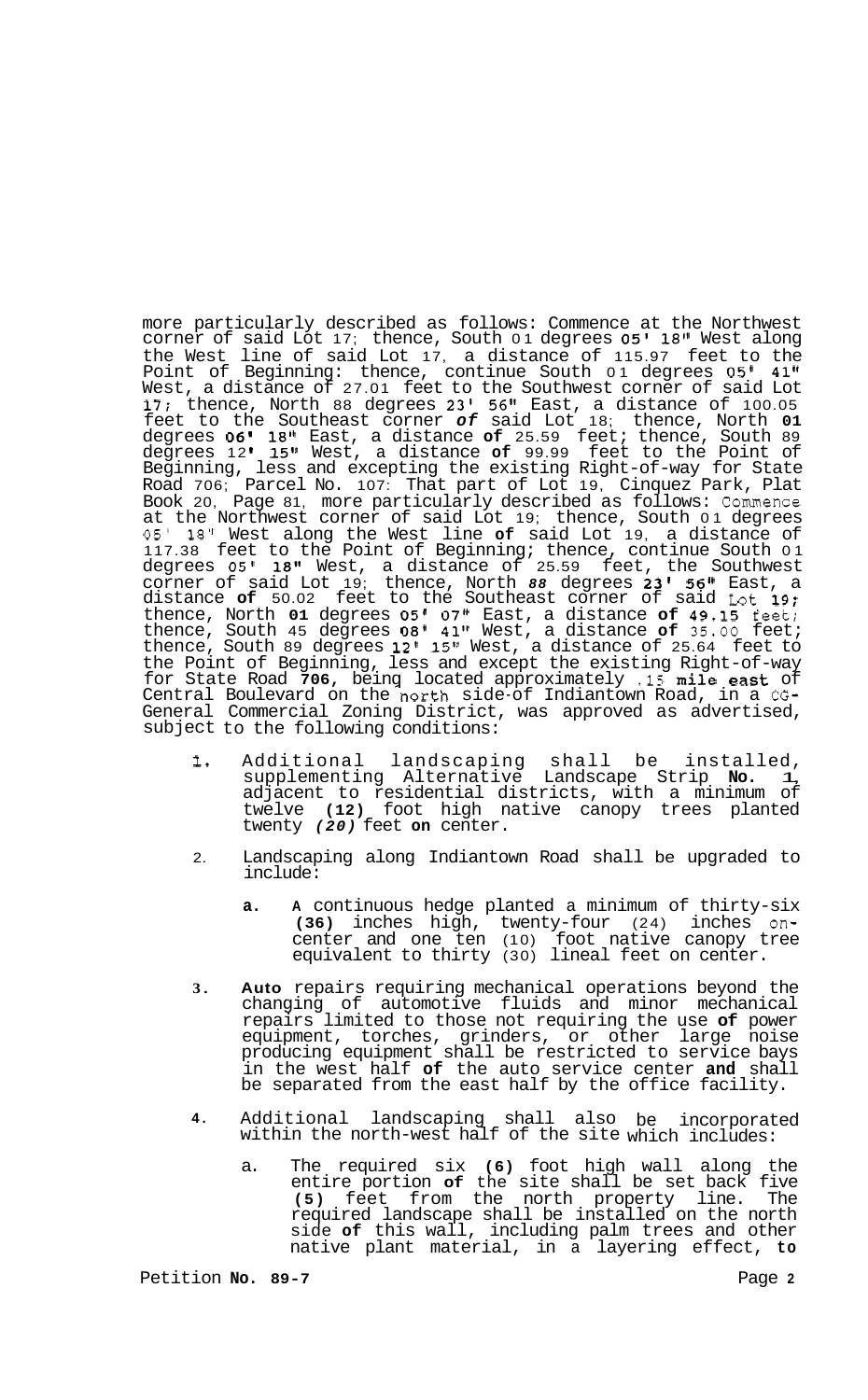provide an adequate visual and noise buffer. Six *(6)* native palms and four **(4)** ten to twelve foot high native canopy trees and a thirty-six **(36)**  inch high hedge shall be planted within this area.

- **5.**  There shall be no outside storage of disassembled vehicles or parts thereof.
- *6.*  **No** retail sales shall be permitted except those .. associated with the repair facility.
- *7.*  All outdoor site lighting used to illuminate the premises shall be shielded, low intensity and directed away from adjacent residentially zoned property and right-of-way.
- **8.**  Hours of operation shall be limited to **7:30** a.m. to **7:30** p.m., with no major repairs commencing prior to **8:OO** a.m, nor extending past *6:OO* p.m.
- **9. No** off-premise sign shall be permitted on site.
- **10.**  Parking **of** vehicles shall be limited to the designated parking spaces. Vehicles shall not be parked in landscaped areas, interior drives or rights-of-way.
- **11.**  Generation and disposal **of** hazardous effluents into sanitary sewerage system shall be prohibited unless adequate pretreatment facilities approved by the Florida Department of Environmental Regulation (FDER) and Agency responsible for sewage works are constructed and used by project tenants or owners generating such effluents.
- **12.**  Sewer service is available to the property. Therefore, no septic tank shall be permitted on the site.
- **13.**  Water service is available to the property. Therefore, no well shall be permitted on the site to provide potable water.
- **14.**  An affidavit for notification of Wellfield Protection Ordinance restrictions shall be executed prior to site plan certification. An analysis **of** development plans shall **also** be conducted by the petitioner indicating:
	- a. Locations and types of business proposed;
	- b. Wellfield Zones; and,
	- c. Measures to be utilized **to** comply with Wellfield Protection Ordinances.

ione le

There is the potential for restricted materials to be stored onsite including petroleum products **and**  solvents. An Affidavit of Notification shall be executed and the petitioner shall perform all necessary preventative measures to reduce the chances **of** 

 $\ddot{\phantom{a}}$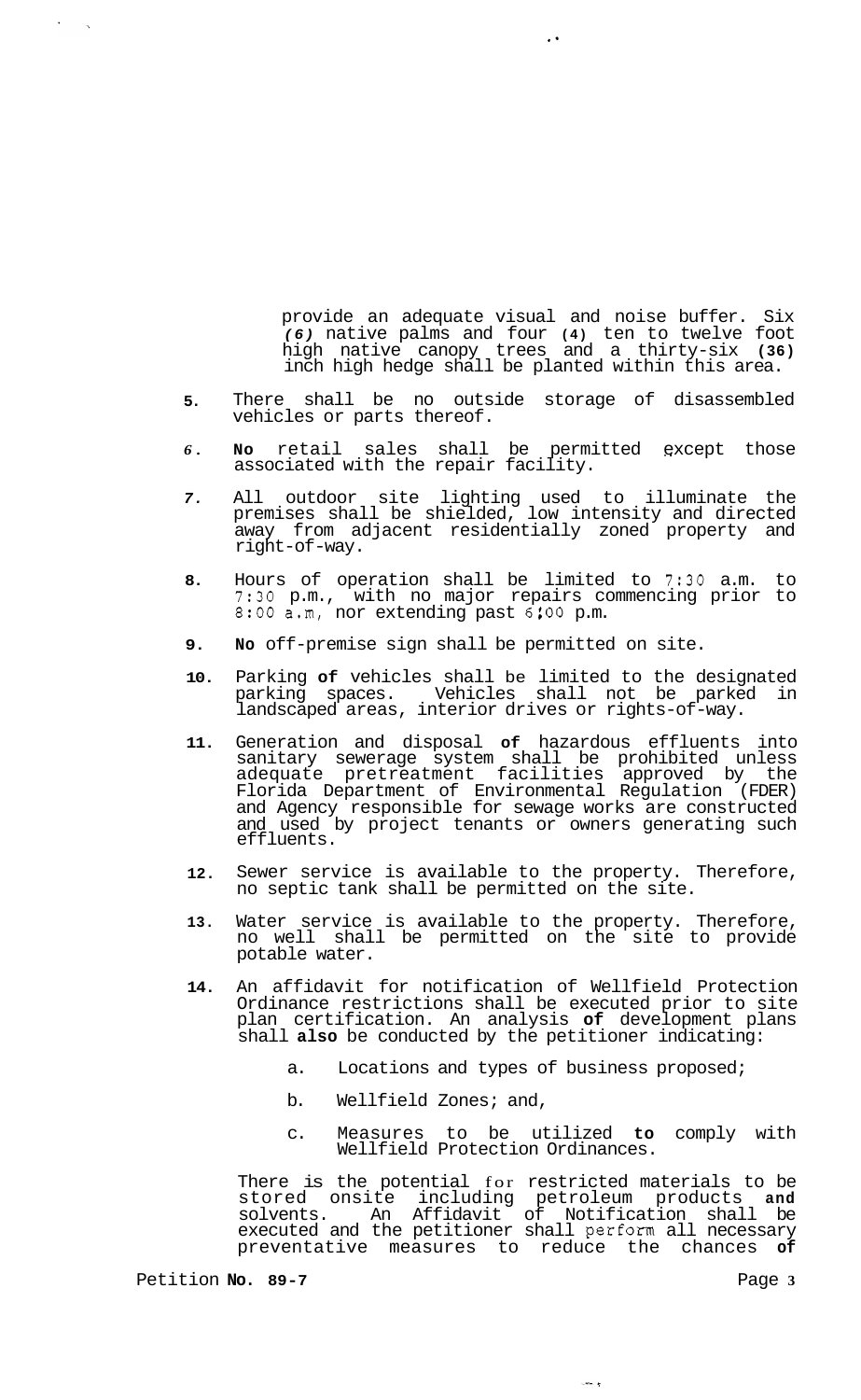contamination of the wellfield. Double walled tanks and piping shall be included as part of those measures.

- **15.**  The Developer shall provide discharge control and treatment for the stormwater runoff in accordance with all applicable agency requirements in effect at the time of the permit application. However, at a minimum, this development shall retain onsite the stormwater runoff generated by a three **(3)** year-one **(1)** hour storm with a total rainfall of **3** inches as required **by** the Permit Section, Land Development Division. In the event that the subject site abuts a Department of Transportation maintained roadway, concurrent approval from the Florida Department of Transportation Will also be required. The drainage system shall be maintained in an acceptable condition as approved by the County Engineer. In the event that the drainage system is not adequately maintained as determined by the County Engineer, this matter will be referred **to** the Code Enforcement Board for enforcement.
- **16.**  The Developer shall design the drainage system such that drainage from those areas which may contain hazardous or undesirable waste shall be separate from stormwater runoff from the remainder **of** the site.
- **17.**  The petitioner shall pay a Fair Share Fee in the amount and manner required by the "Fair Share Contribution for Road Improvements Ordinance" as it presently exists or as it may from time to time be amended.
- **18.**  Property owner shall construct Palm Road from Indiantown Road north to the north property line concurrent with onsite paving and drainage<br>improvements. This work shall be completed prior to This work shall be completed prior to the issuance of a Certificate of Occupancy. Construction shall be to local street standards, minimum **2-10** foot travel lanes.
- **19.**  The graphics presented at the public hearings shall be submitted simultaneously with application for site plan certification for inclusion into the petition file.
- **20.**  At a minimum, the site will be landscaped as represented by these graphics and in compliance with all conditions.
- **21.**  There shall be no openings on the north side **of** the building where the westernmost five **(5)** service bays are located.
- **22.**  The owner, occupant or tenant **of** the facility shall participate in an oil recycling program which insures proper re-use or disposal of waste oil.
- **23.**  The petitioner shall install a concrete sidewalk the entire length of the property **on** Palm Road.